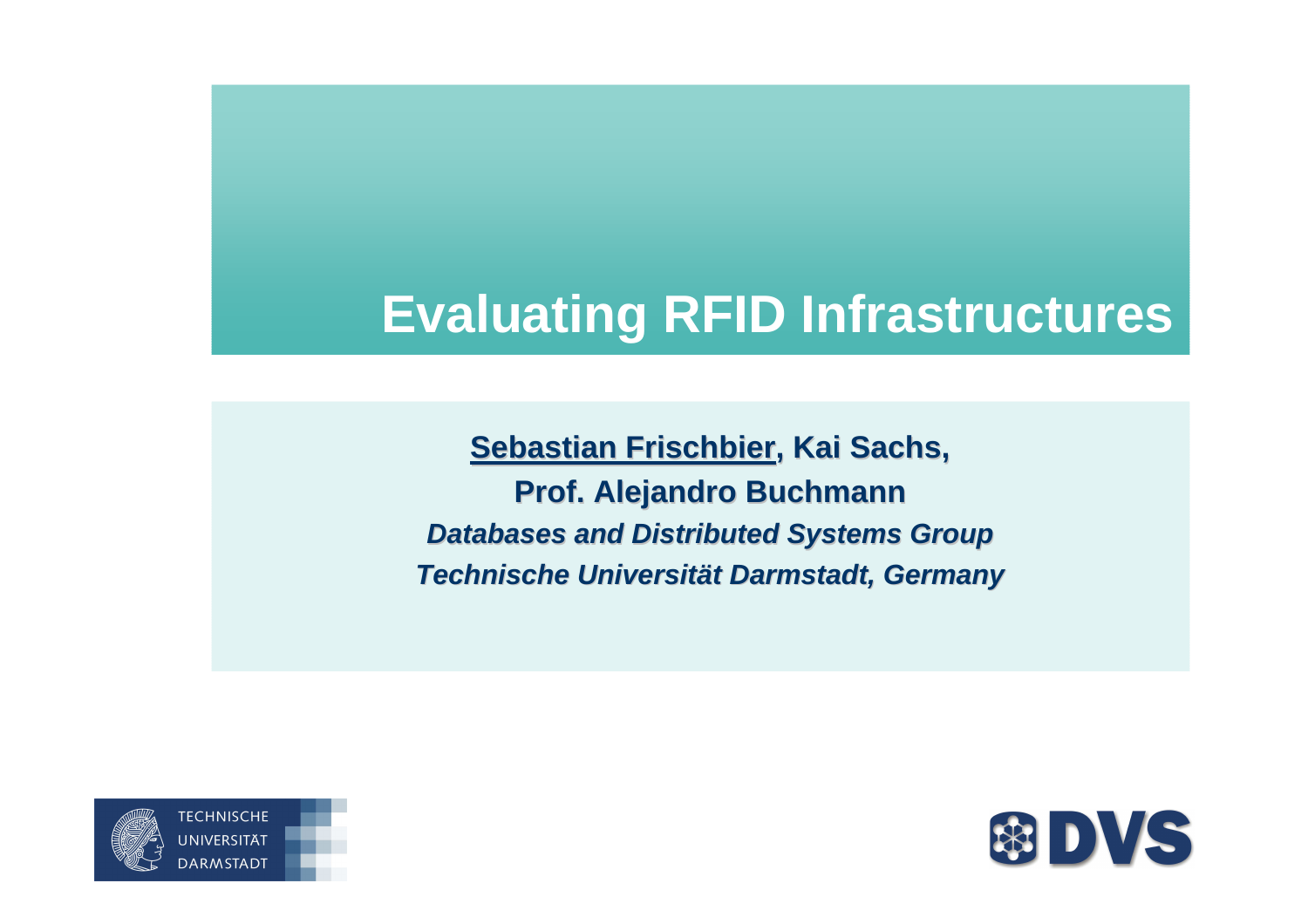#### **Overview**

- **Introduction** 
	- What are "RFID Infrastructures"?
	- $\mathcal{L}_{\mathcal{A}}$ **Motivation**
- Criteria for Evaluation
- Applying These Criteria Exemplarily
- Conclusion & Outlook







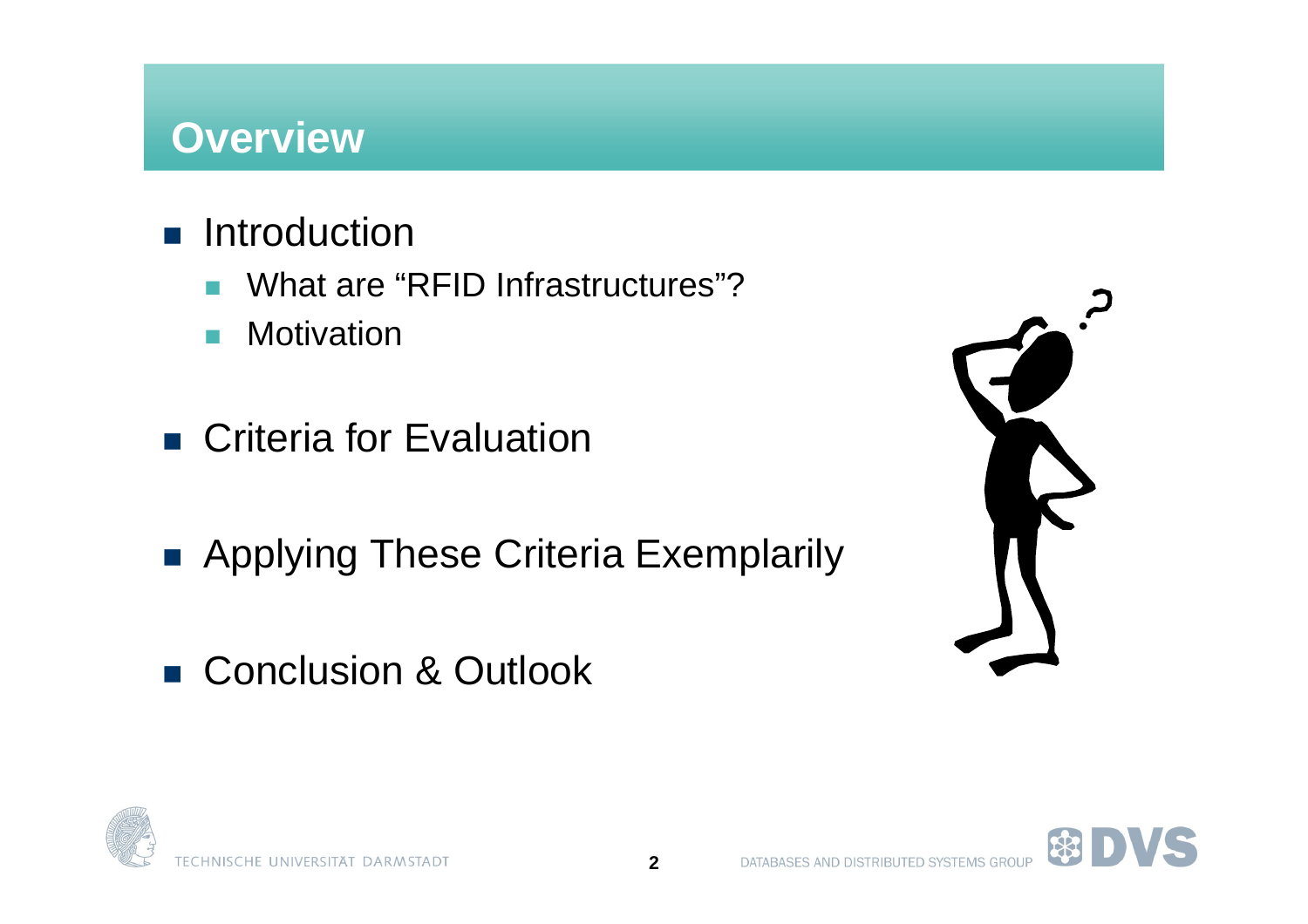#### **RFID Infrastructure**

 **Software** infrastructure to **collect, filter** and **enrich** raw RFID-data before **sending** it to the backend systems







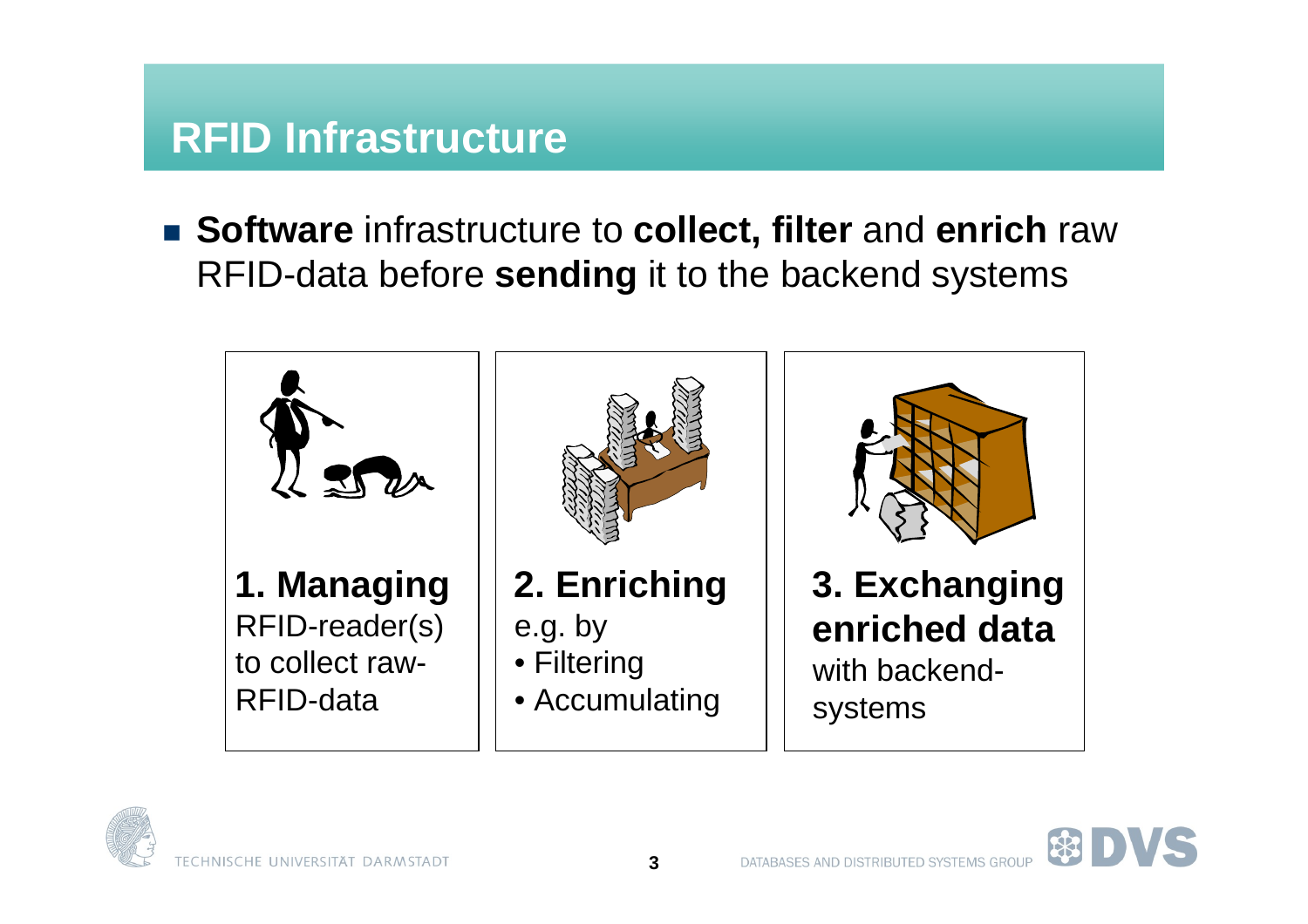### **Motivation: Application Servers and RFID**

■ Development of RFID technology expected to be similar to Application Servers

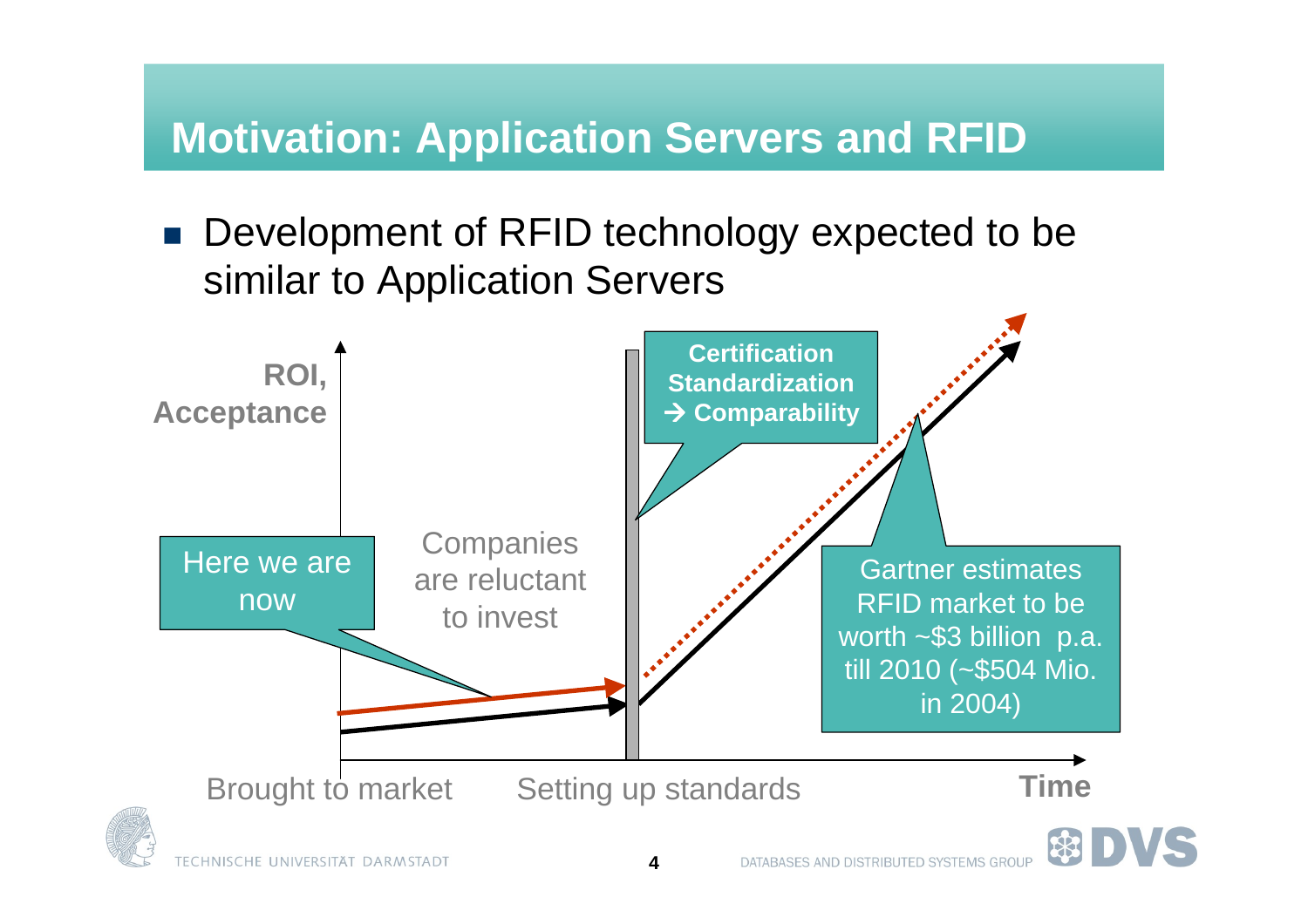#### **Motivation: Standardization & Comparability**



**Not yet:**

- **- Standardized**
- **- Certified**
- Comnai **Comparable**

**In progress by EPCglobal consortium**

 $\mathbb{R}$ 

**StandardizedCertifiedComparable**

**StandardizedCertifiedComparable**

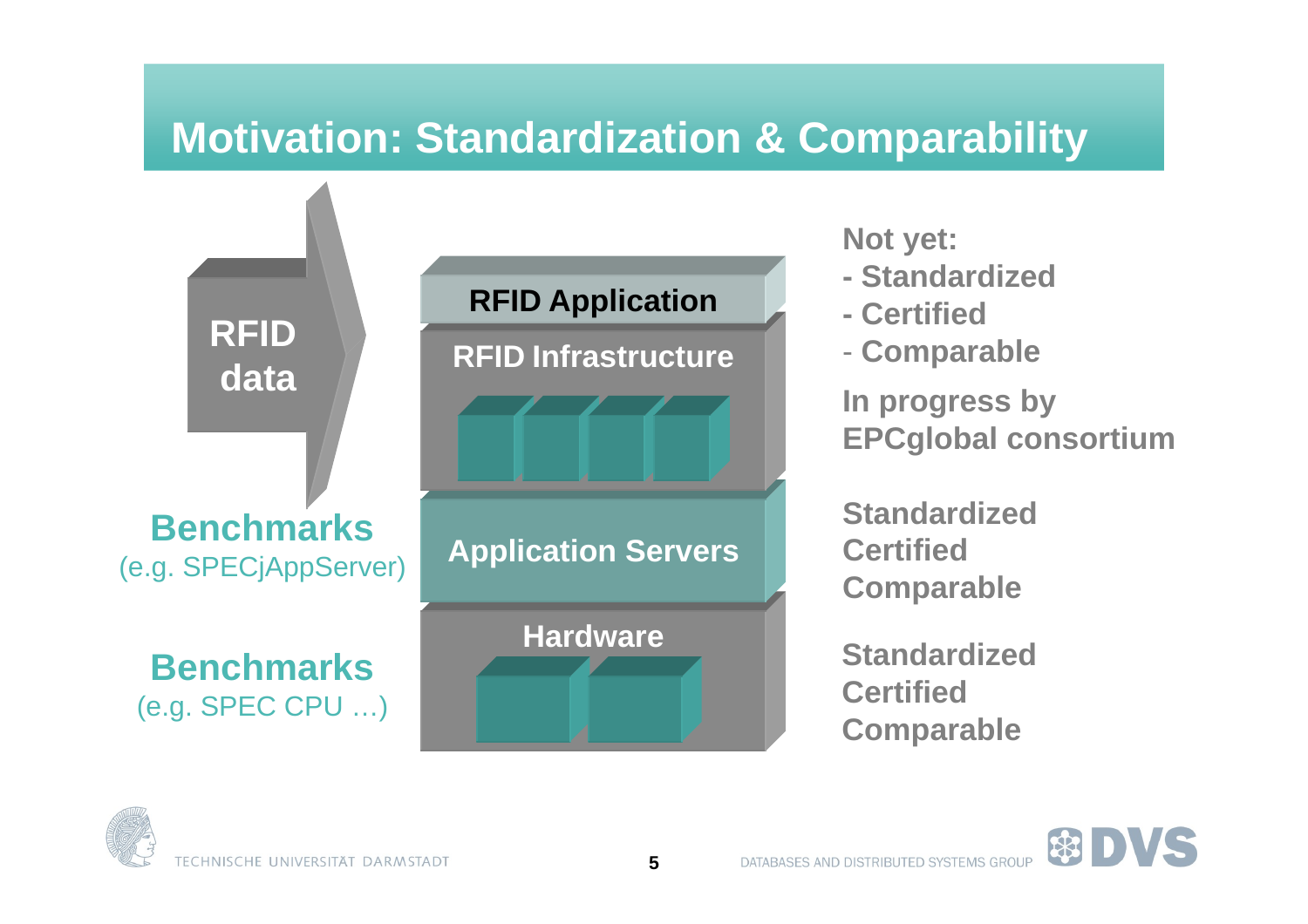#### **Criteria For Evaluation**

- Standardized functionality makes systems comparable → competition<br>Comparability allows to de
- Comparability allows to decide on several alternatives
- Decisions should be based on proper evaluations
- We provide a basic framework, divided into categories:
	- $\mathcal{C}^{\mathcal{A}}$ **Technical Criteria**
	- F. **Integration Criteria**
	- **Economic Criteria**



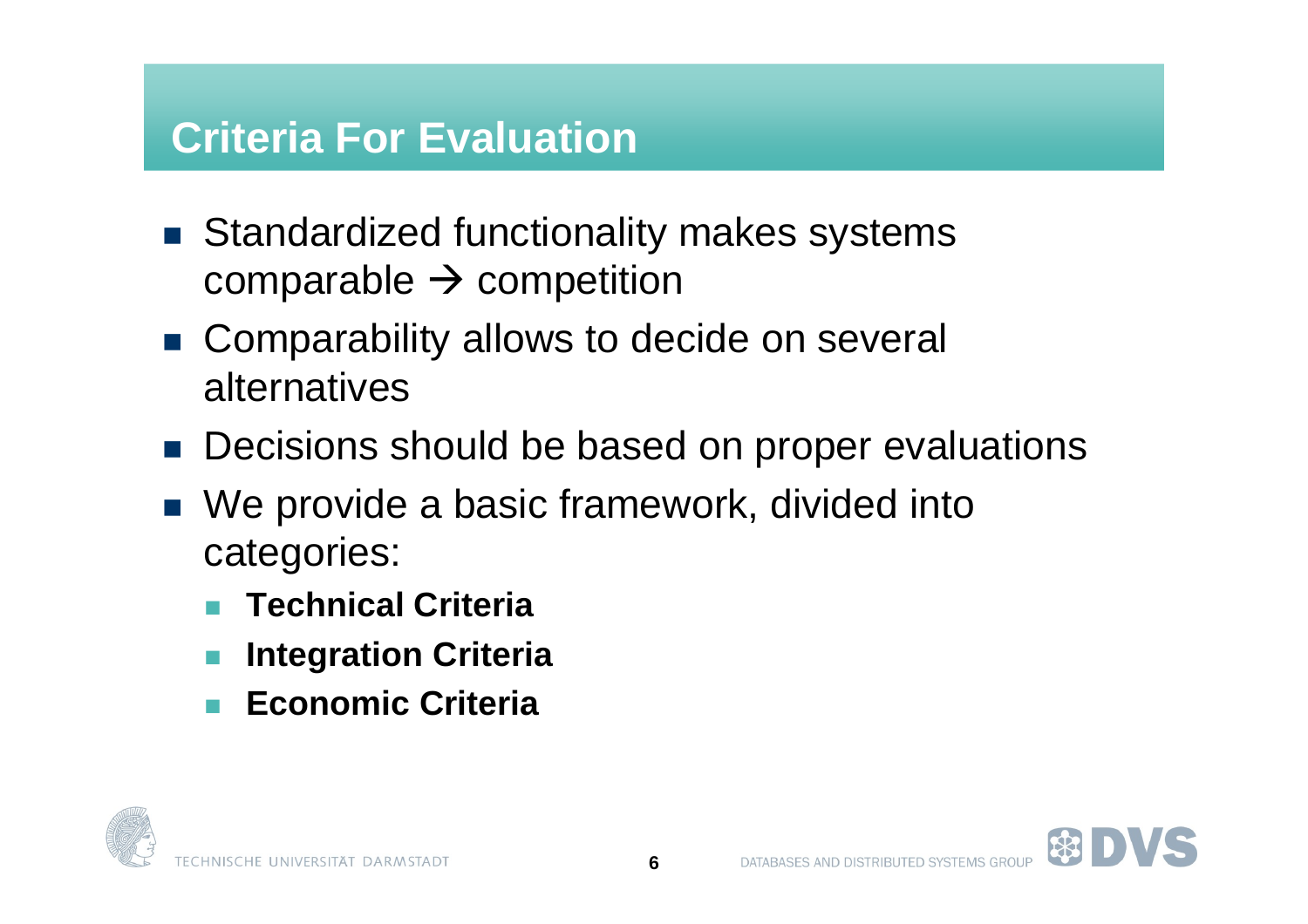### **Criteria For Evaluation – Technical Criteria**

### **Scalability**

 Ways to balance processing loads and extend an implemented system

#### **Commitment to Standards**

 Supported communication- and/or document-standards (e.g. Web Services, EPCglobal Network)

#### $\mathcal{L}^{\text{max}}_{\text{max}}$ **Data Processing Capabilities**

 Level of filtering, attaching meta-data from backend-systems or other DBs?

### **Sharing of System Functionality**

 Level of modularization. How to share information with partners in the business process?

### **Performance**



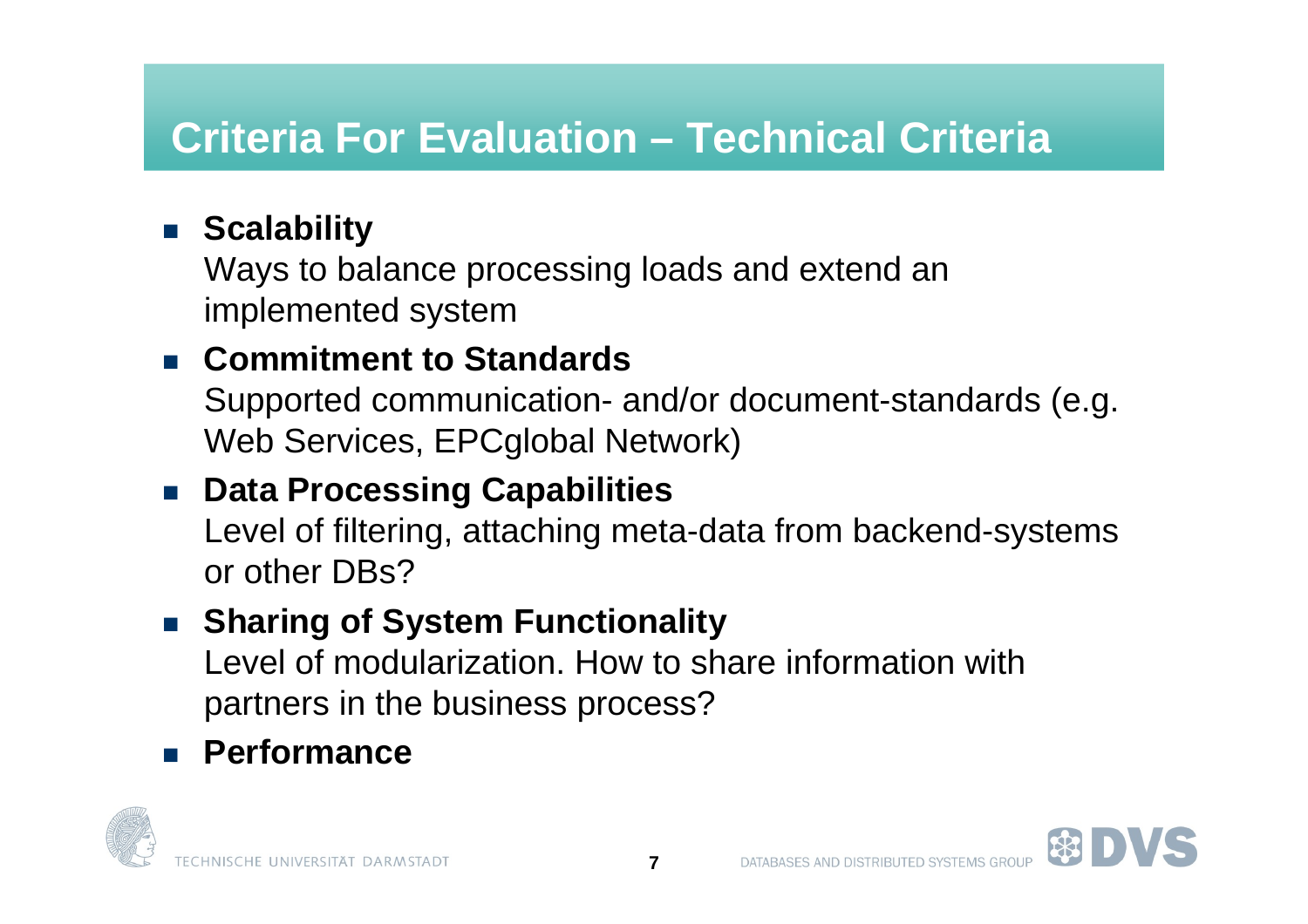### **Criteria For Evaluation – Integration Criteria**

# **Application Integration**

 Integration into existing software environments, dependencies and requirements

# **Customizability**

 How to customize built-in features, cost of work toinclude customer code?



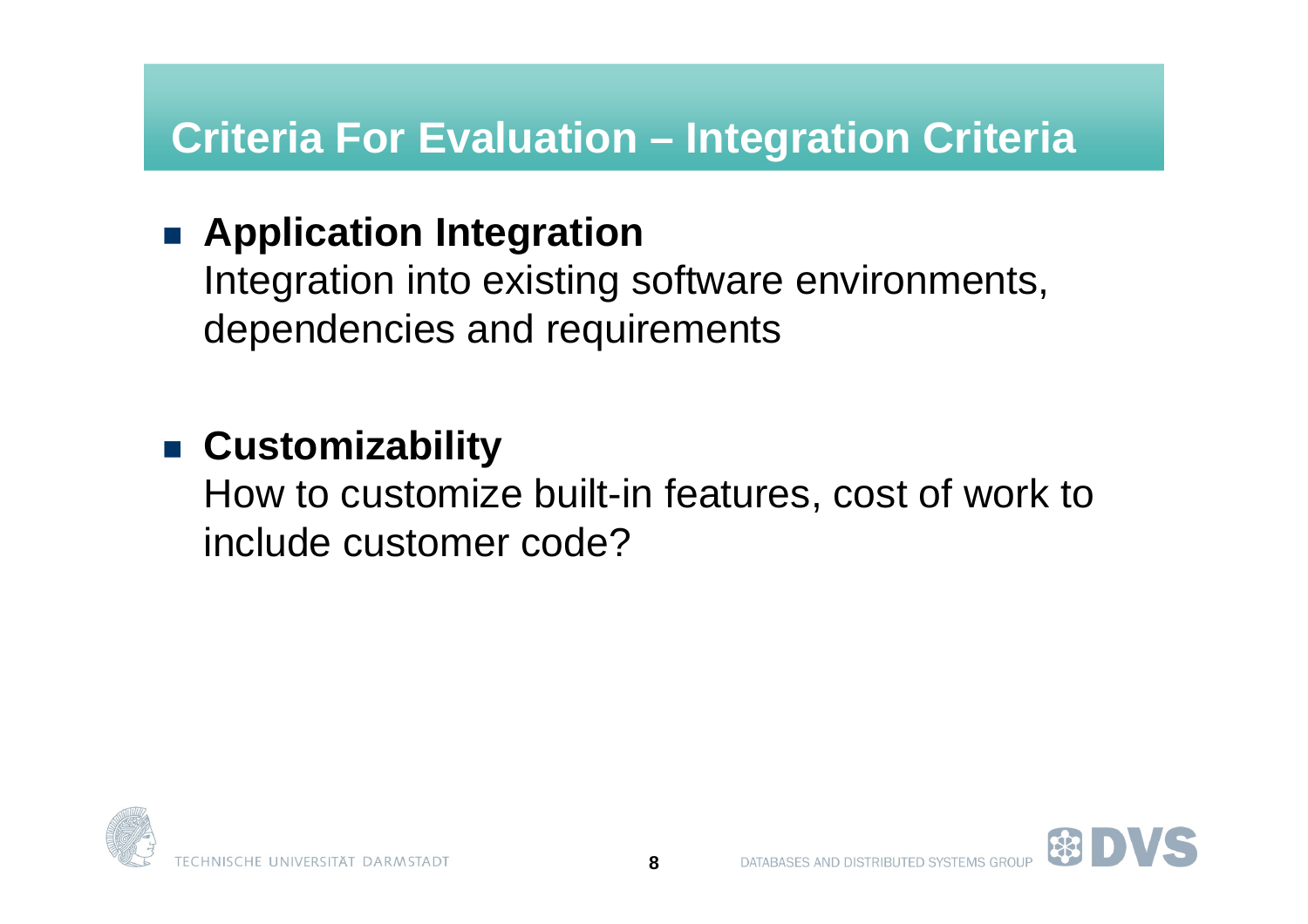### **Criteria For Evaluation – Economic Criteria**

### **IT-Landscape**

- **Buidelines of the company**  $\overline{\phantom{a}}$
- П Existing environment
- Strategic management decision

### **License Models and Hardware Costs**

- $\mathcal{L}_{\mathcal{A}}$ Initial Costs
- $\mathcal{C}_{\mathcal{A}}$ Future (license) and support costs?

### **■ Training Operators**

- $\sim$ End users
- M System administrators

### ■ Safety of Investment

- $\mathcal{L}_{\mathcal{A}}$ Support of future technologies
- Market position and reliability of vendor



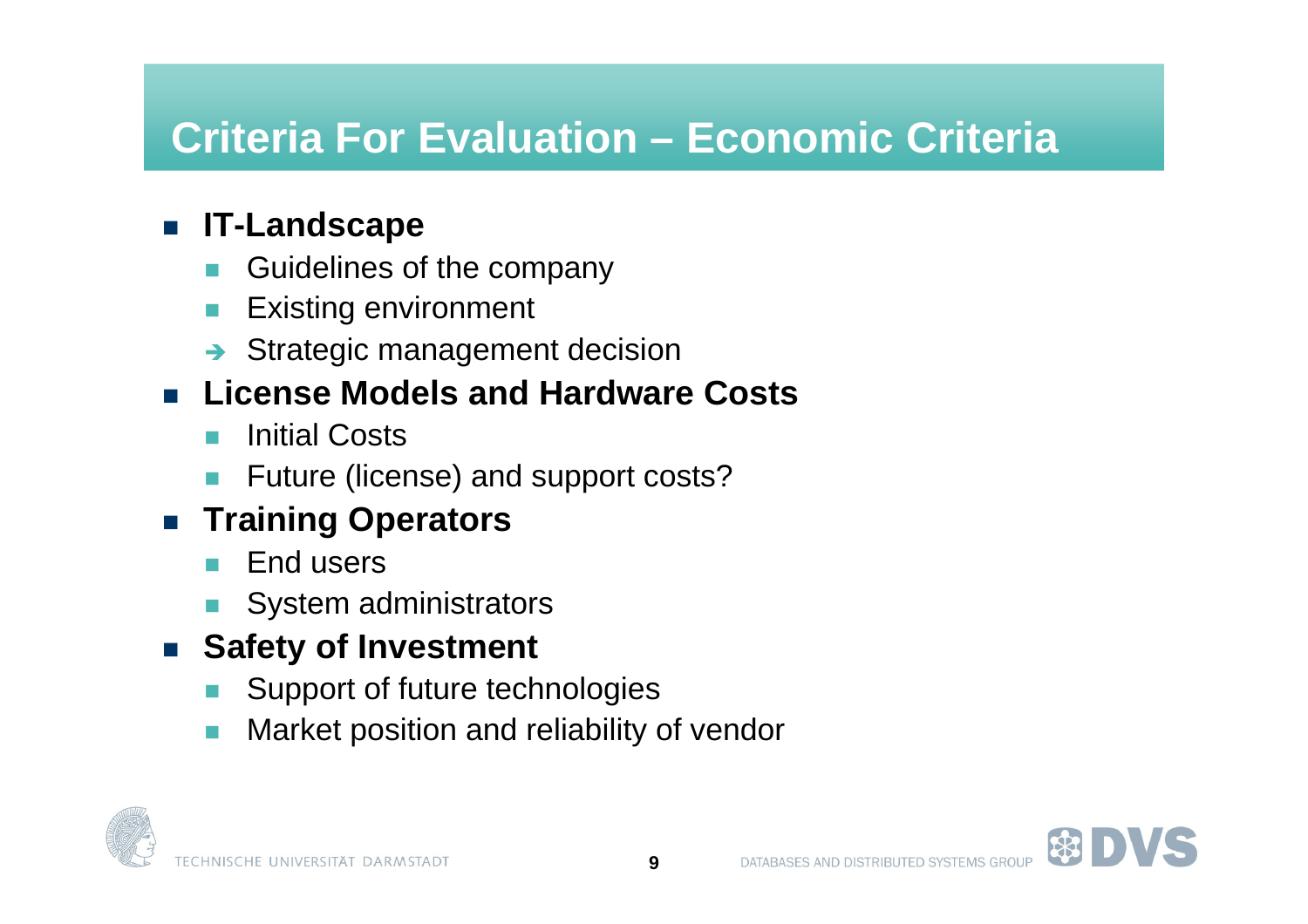### **SAP's Auto-ID-Infrastructure (AII)**

- **Leader of the market regarding business intelligence** software and large scale infrastructures
- SAP was a founding-member of the Auto-ID Center (now called EPCglobal) in 1999
- SAP offers an RFID-solution called SAP Auto-ID-Infrastructure (AII)
- SAP's AII technology has become quite a quasistandard itself regarding business intelligence





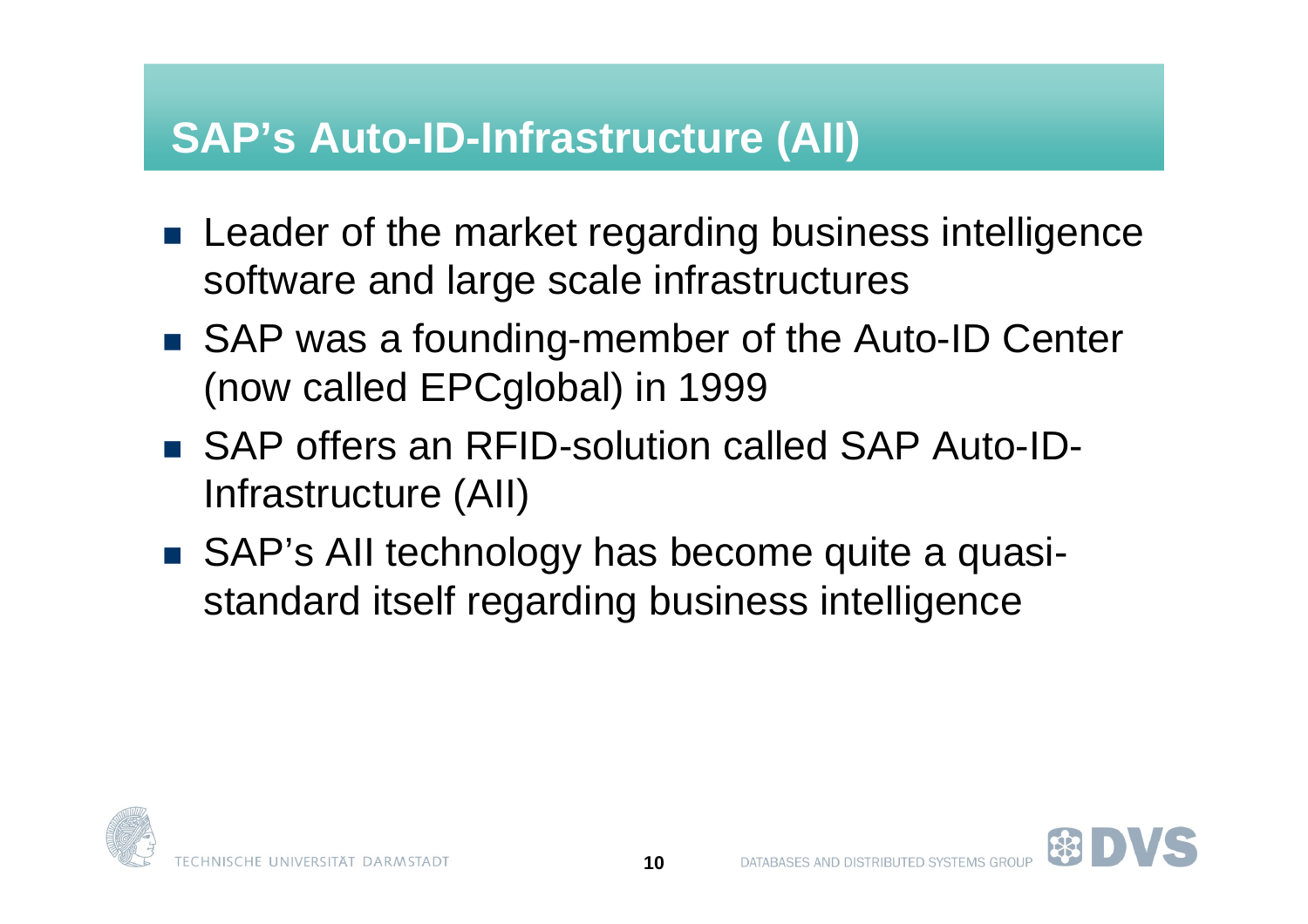### **SAP AII Implementation**



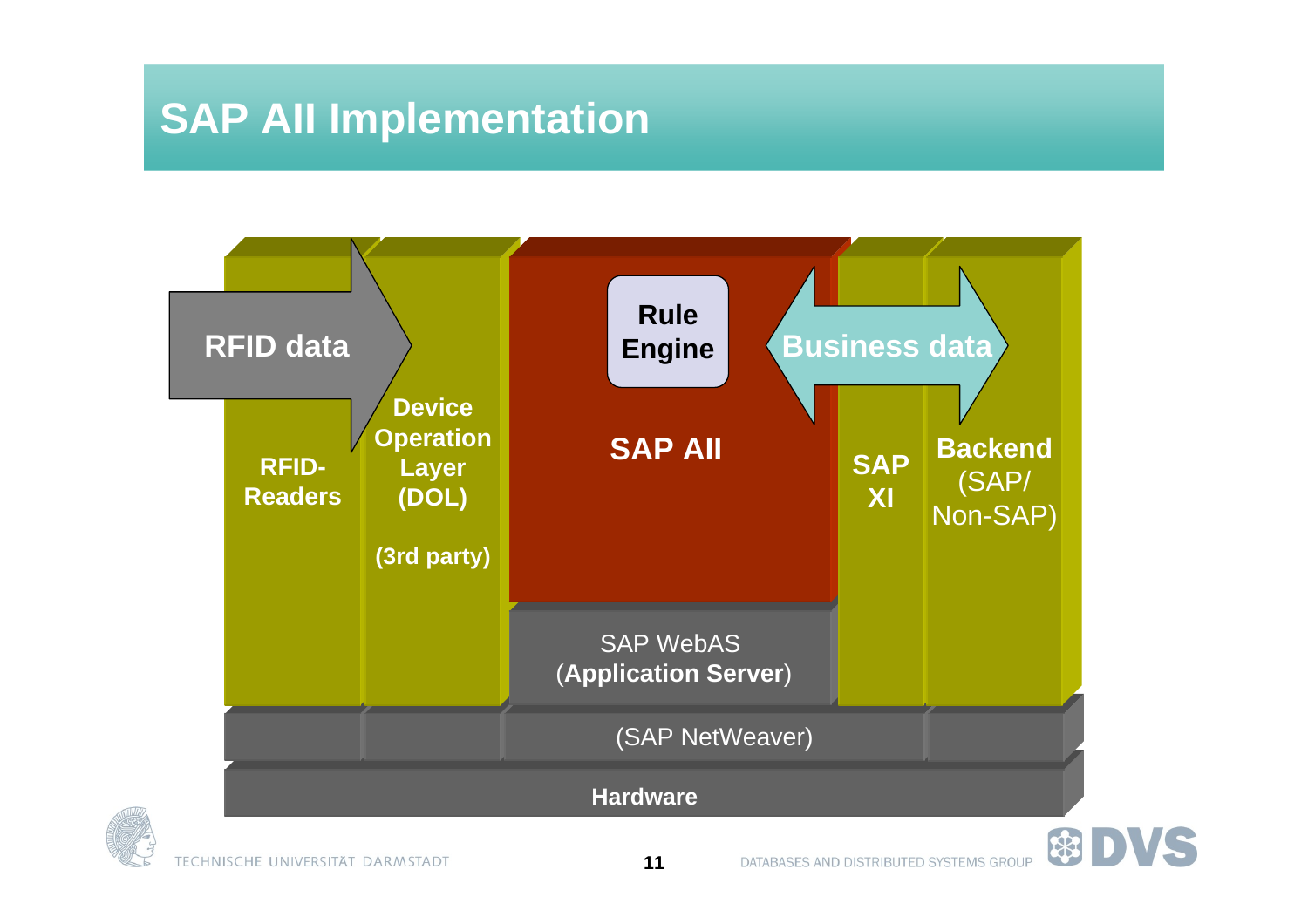### **Applying Technical Criteria**

# ■ Scalability

- Several DOLs connected with IS, DCs combined at DOL
- $\mathcal{C}^{\mathcal{A}}$ First-level error-handling by RuleEngine  $\rightarrow$  reduction of<br>traffic balancing work-loads traffic, balancing work-loads

# ■ Commitment to Standards

 Support for EPC-tags: GTIN, EPC number range, EPC-tag generation

# **Data Processing Capabilities**

 $\overline{\mathbb{R}^n}$  Level of filtering: DOL and RuleEngine. Meta-data via Local **Repository** 

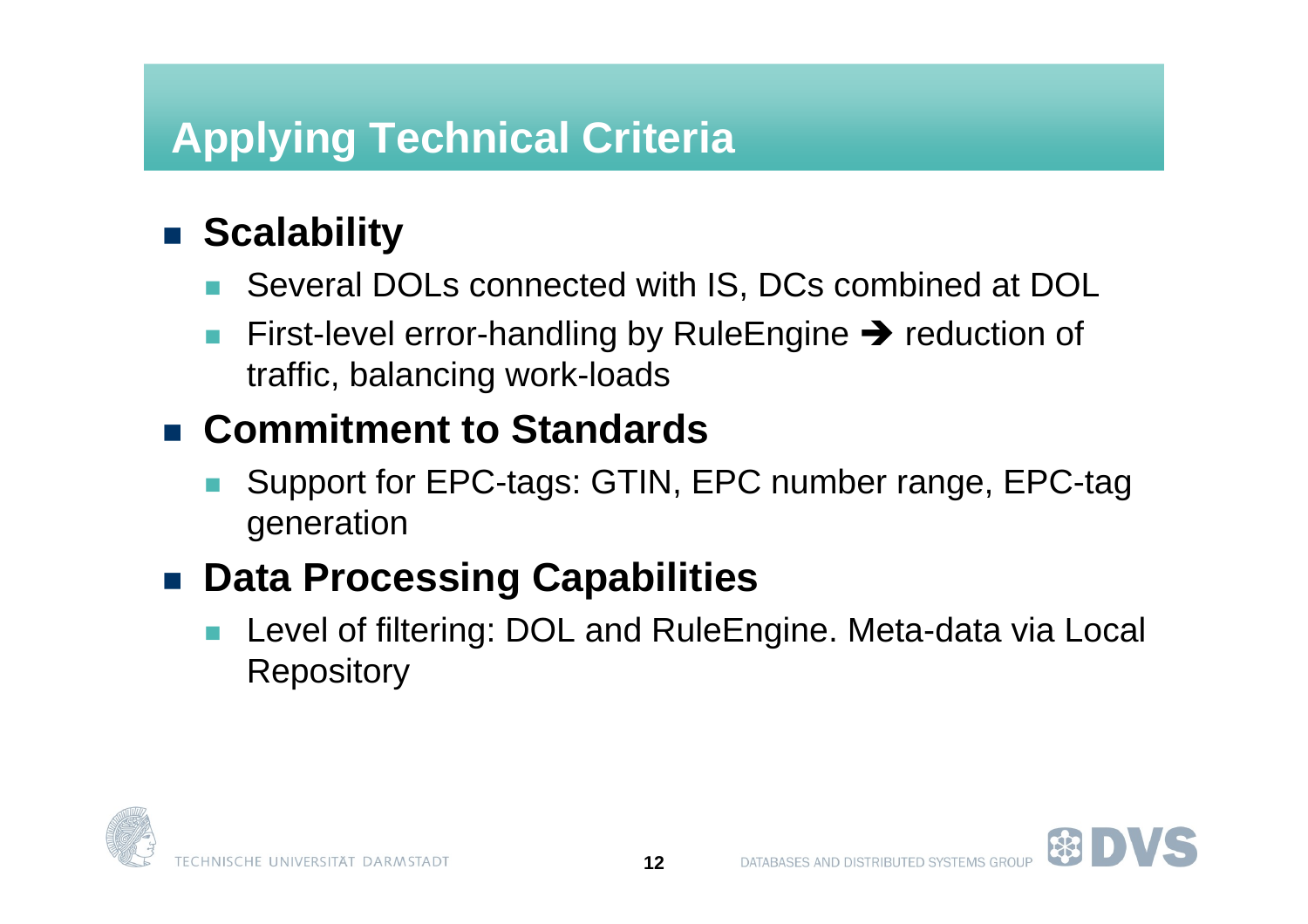### **Applying Technical Criteria**

# ■ Sharing of System Functionality

- $\overline{\mathbb{R}^n}$ Connected AINs share information via Integration Services
- $\mathcal{C}^{\mathcal{A}}$  Access to components via underlying WebAS (J2EE, .NET, ABAP)

# **Performance**

- $\overline{\mathbb{R}^n}$ Experiments show a well scaling even under heavy traffic
- Traffic Generators for simulation of traffic
- $\mathcal{C}^{\mathcal{A}}$ Other tools part of NetWeaver or Backend



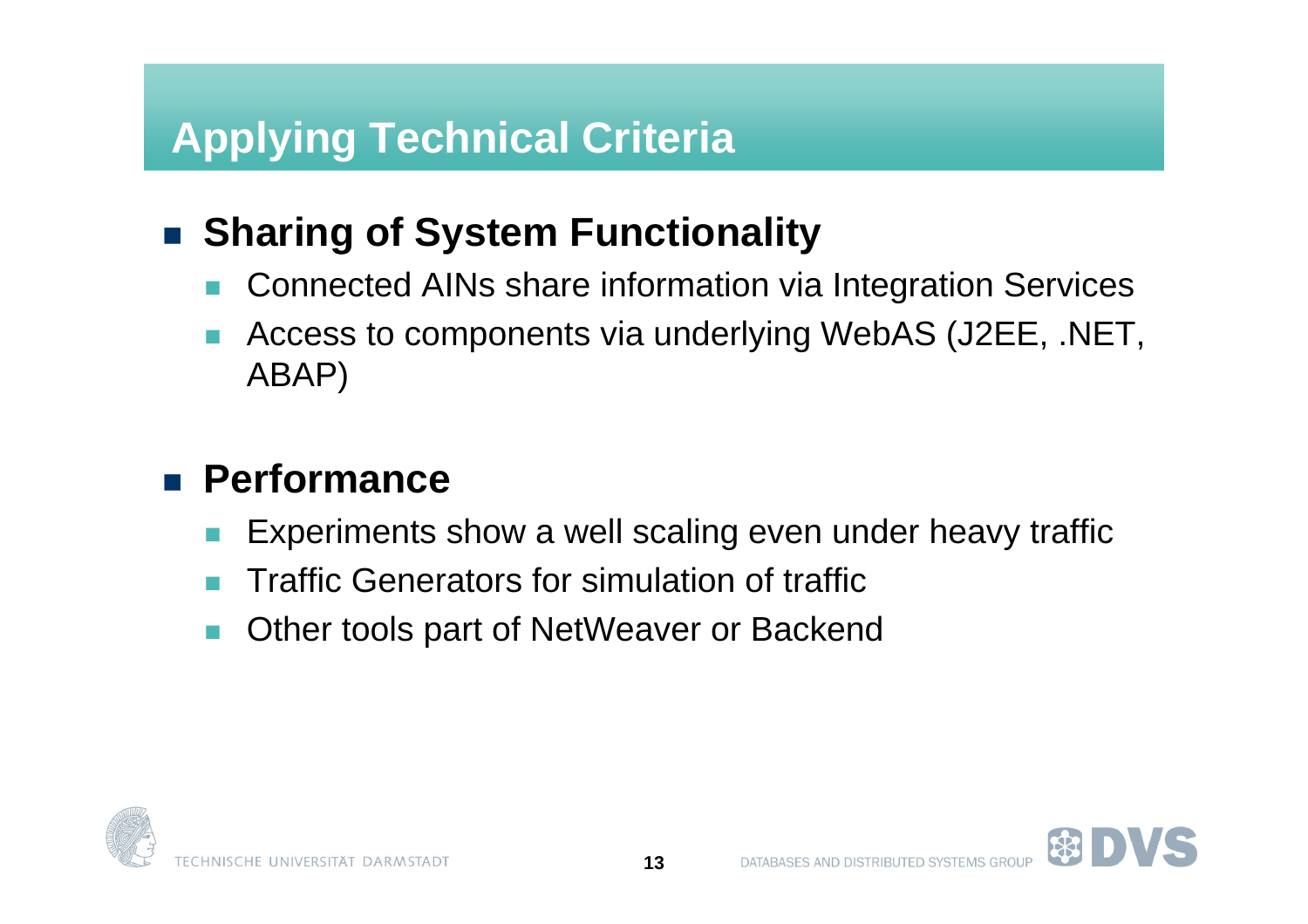### **Applying Integration Criteria**

# **Application Integration**

- Using SAP NetWeaver, SAP XI, custom adapters or  $\overline{\mathbb{R}^n}$ underlying WebAS (certificated J2EE)
- $\mathcal{L}_{\mathcal{A}}$ Strong dependencies on SAP-systems

# **Customizability**

 $\overline{\mathbb{R}^n}$  Configuration of adapters, modules and Traffic Generator via web based Auto-ID-Cockpit or NetWeaver



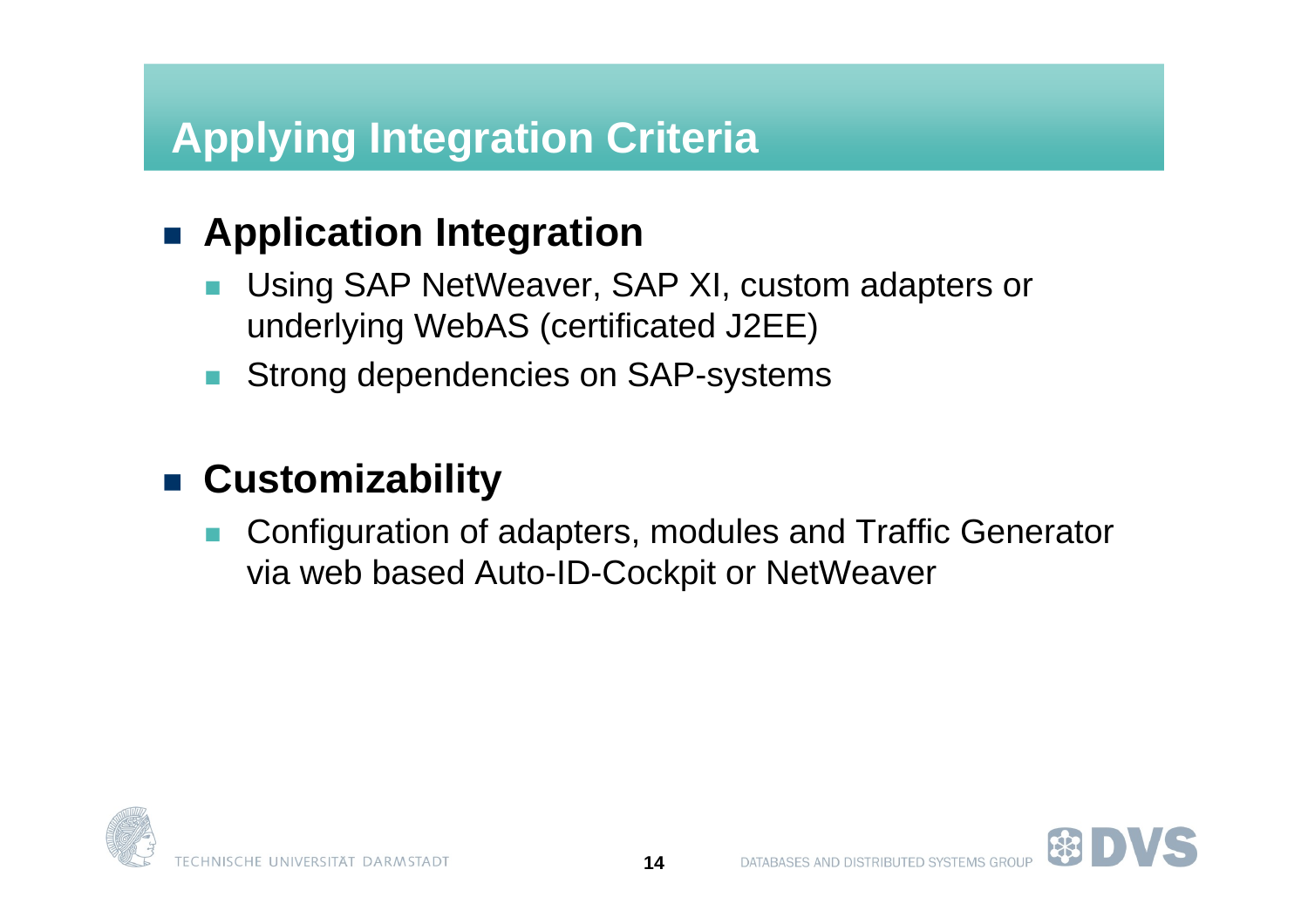### **Applying Economic Criteria**

# **IT-Landscape**

- $\overline{\mathbb{R}^n}$ Depends on given guidelines
- $\mathcal{C}^{\mathcal{A}}$ SAP supports all standard platforms and DB-systems

# **License Models and Hardware Costs**

**COL** Depends on given estimation of costs

# **■ Training Operators**

 $\blacksquare$  Full training or workshop

# ■ Safety of Investment

- $\overline{\phantom{a}}$ Leader of the market
- $\overline{\mathbb{R}^n}$ Member of EPCglobal
- $\mathcal{C}^{\mathcal{A}}$ AII quasi-standard infrastructure



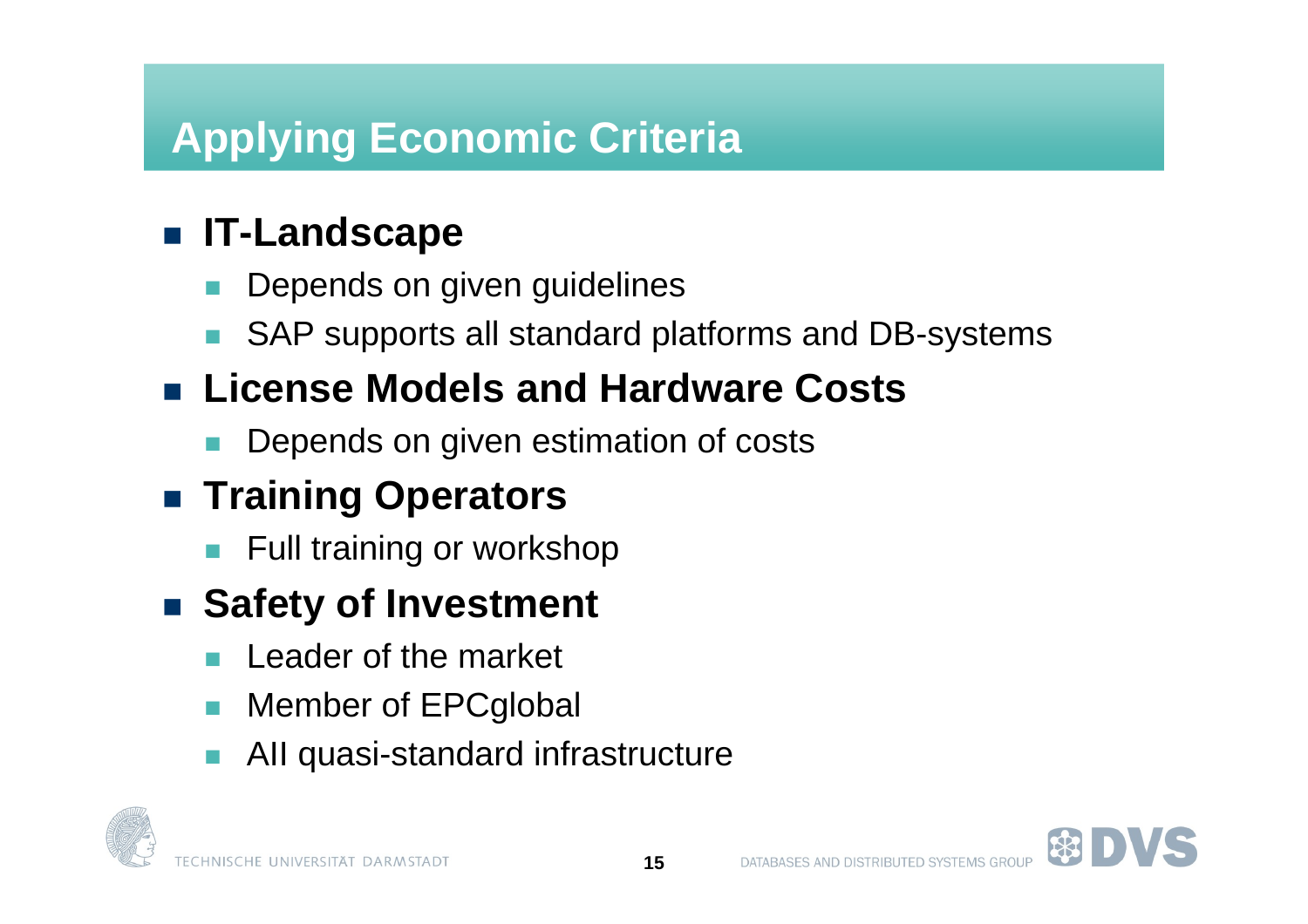#### **Conclusions & Outlook**

- Standards and certificates mean comparability
	- For RFID infrastructures to come (EPCglobal)
- Benchmarks help to distinguish
	- E.g. SPECjAppServer
	- For RFID infrastructures to come
- Criteria for evaluation needed
	- We provided a basic framework for evaluating RFID infrastructures based on three dimensions
	- и. Criteria have to be refinded
	- $\mathcal{L}_{\mathcal{A}}$ Testing...
- Still a lot to do...